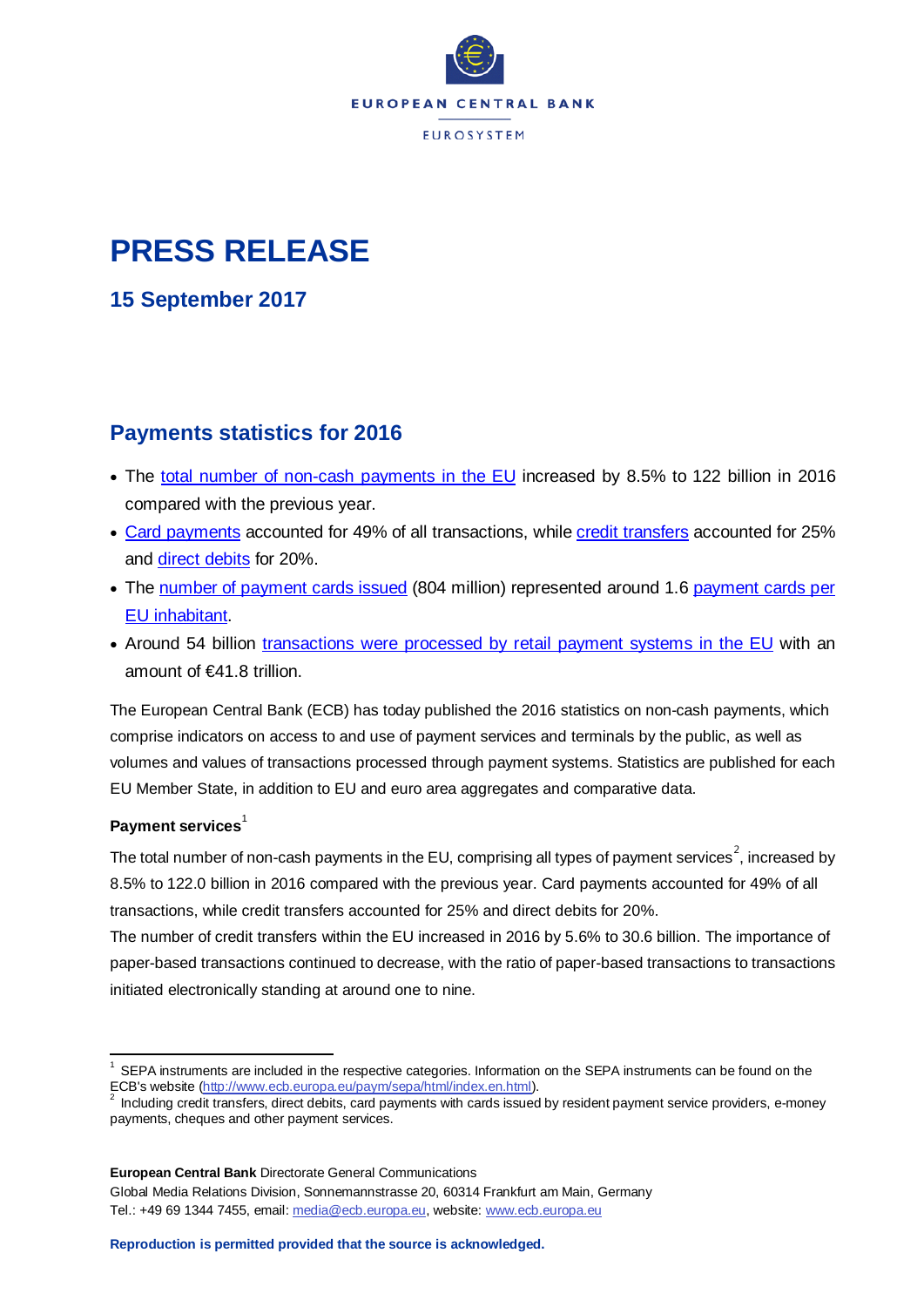The number of cards with a payment function in the EU increased in 2016 by 1.9% to 804 million. With a total EU population of 511 million, this represented around 1.6 payment cards per EU inhabitant. The number of card transactions rose by 12.2% to 59.6 billion, with a total value of €2.9 trillion. This corresponds to an average value of around €49 per card transaction. Chart 1 below shows the use of the main payment services from 2000 to 2016.

The relative importance of each of the main payment services continued to vary widely across EU countries in 2016 (see Annex).

In 2016, the total number of automated teller machines (ATMs) in the EU decreased by 1.0% to 0.44 million, while the number of point of sale (POS) terminals increased by 11.7% to 12.4 million<sup>[3](#page-1-0)</sup>.



*(number of transactions per year in billions, partially estimated)*



#### Source: ECB

Note: Data have been partially estimated for periods prior to 2010, as methodological changes were implemented in previous years and some corresponding data are not available. The historical estimation done by the ECB ensures comparability of figures over the entire period. Statistics are also collected on e-money payments and other payment services, which accounted for 3.3% of the total number of EU transactions in 2016.

**European Central Bank** Directorate General Communications Global Media Relations Division, Sonnemannstrasse 20, 60314 Frankfurt am Main, Germany Tel.: +49 69 1344 7455, email[: media@ecb.europa.eu,](mailto:media@ecb.europa.eu) website[: www.ecb.europa.eu](http://www.ecb.europa.eu/home/html/index.en.html)

<span id="page-1-0"></span> $3$  The figures for Malta and Finland are excluded from the EU aggregate due to confidentiality.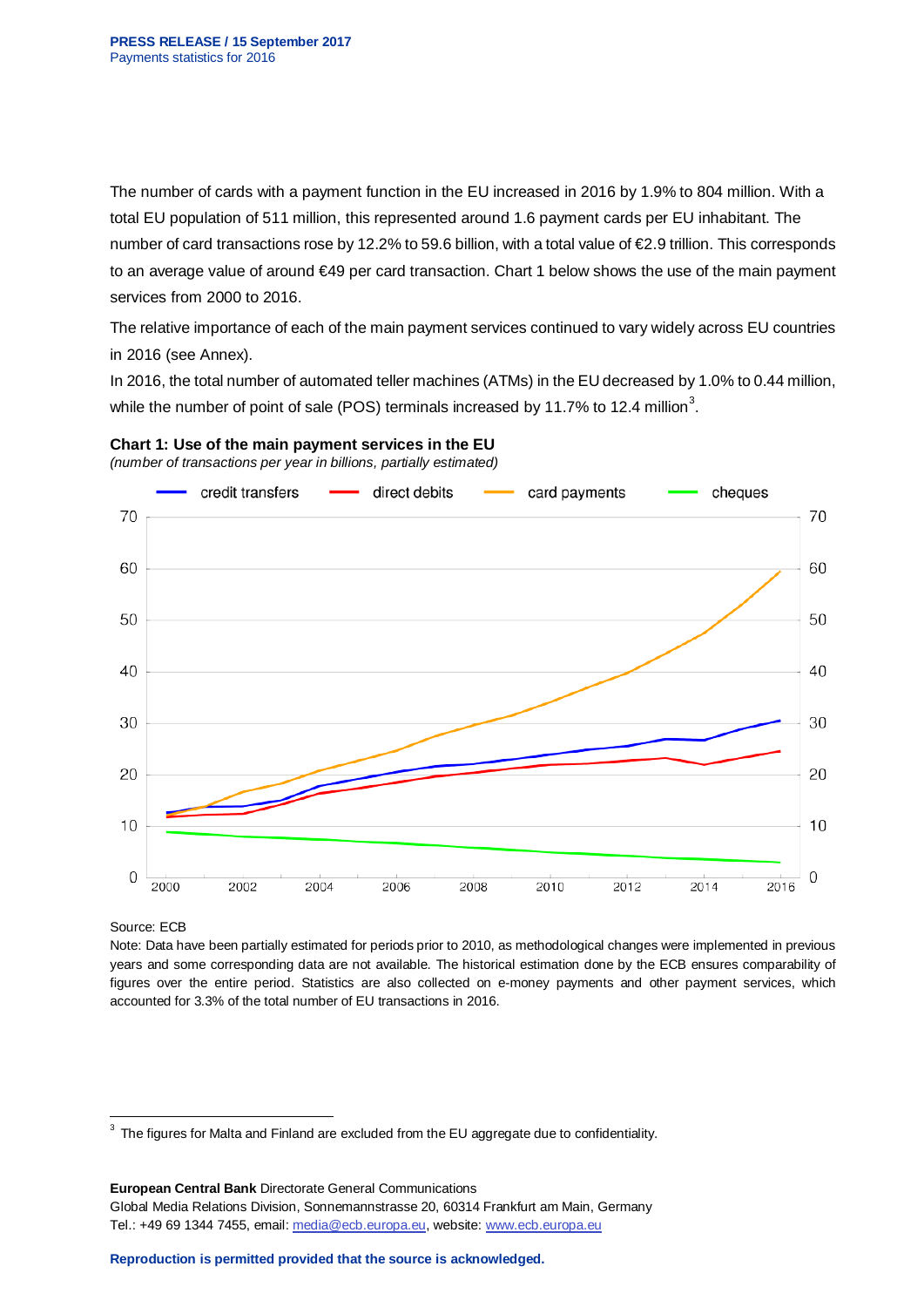#### **Retail payment systems**

Retail payment systems in the EU handle mainly payments that are made by the public, with a relatively low value, high volume, and limited time-criticality. In 2016, 41 retail payment systems existed within the EU as a whole. During the year, around 54 billion transactions were processed by those systems with an amount of €41.8 trillion. 21 of these systems were located in the euro area, where they processed almost 40 billion transactions in 2016 (i.e. 74% of the EU total) with a value amounting to €29.6 trillion (i.e. 71% of the EU total). $<sup>4</sup>$  $<sup>4</sup>$  $<sup>4</sup>$ </sup>

There continues to be a notable degree of concentration in EU retail payment systems in 2016. The four largest systems in terms of number of transactions (CORE in France, STEP2<sup>[5](#page-2-1)</sup>, BACS in the United Kingdom and RPS in Germany) processed 65% of the volume and 66% of the value of all transactions processed by EU retail payment systems. Chart 2 shows the number and value of transactions processed by EU retail payment systems in 2016.

#### **Chart 2: Retail payment systems in the EU in 2016**

(*value of transactions in EUR trillions (left-hand scale) and number of transactions in billions (right-hand scale))*



Source: ECB.

**European Central Bank** Directorate General Communications

Global Media Relations Division, Sonnemannstrasse 20, 60314 Frankfurt am Main, Germany Tel.: +49 69 1344 7455, email[: media@ecb.europa.eu,](mailto:media@ecb.europa.eu) website[: www.ecb.europa.eu](http://www.ecb.europa.eu/home/html/index.en.html)

<span id="page-2-0"></span>The figures for one Cypriot payment system are excluded from the euro area and EU aggregates due to confidentiality.

<span id="page-2-1"></span><sup>&</sup>lt;sup>5</sup> STEP2 is a pan-European automated clearing house for retail payments in euro operated by EBA CLEARING.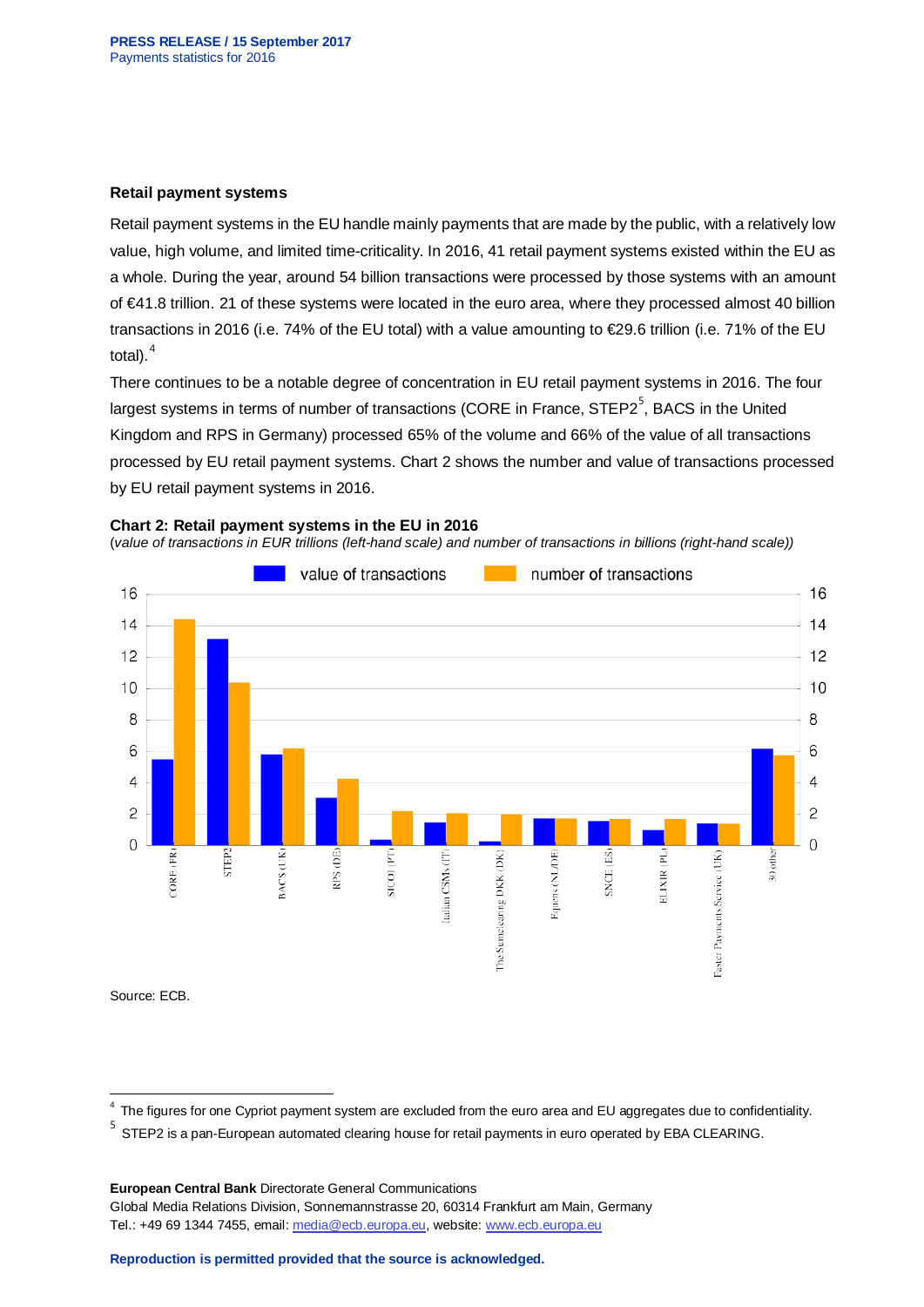#### **Large-value payment systems**

Large-value payment systems (LVPSs) are designed primarily to process urgent or large-value interbank payments, but some of them also settle a large number of retail payments. During 2016, 12 systems settled 801 million payments with a total value of  $689$  $689$  trillion in the EU.<sup>6</sup> The two main LVPSs in the euro area (TARGET2 and EURO1/STEP1)<sup>[7](#page-3-1)</sup> settled 142 million transactions amounting to  $\epsilon$ 527 trillion in 2016, i.e. 76% of the total value. In the non-euro area EU countries, CHAPS Sterling<sup>[8](#page-3-2)</sup> in the United Kingdom is the largest LVPS in terms of value and number of transactions.

Outside the EU, Continuous Linked Settlement<sup>[9](#page-3-3)</sup> (CLS) is the most important large value payment system processing, inter alia, euro and other EU currencies. CLS (all currencies) settled 209 million transactions with a value of €1162 trillion in 2016. Chart 3 below shows the number and value of transactions processed by LVPSs in 2016.

-

Global Media Relations Division, Sonnemannstrasse 20, 60314 Frankfurt am Main, Germany Tel.: +49 69 1344 7455, email[: media@ecb.europa.eu,](mailto:media@ecb.europa.eu) website[: www.ecb.europa.eu](http://www.ecb.europa.eu/home/html/index.en.html)

<span id="page-3-0"></span>Among the LVPSs that also process retail payments, CERTIS - a Czech Republic system - is the main contributor in terms of number of transactions to the EU aggregate figure, with 603 million. In terms of value, CERTIS settled €17.4 trillion during 2016.

<span id="page-3-1"></span><sup>7</sup> TARGET2 is the second-generation Trans-European Automated Real-time Gross settlement Express Transfer system. It is operated by the Eurosystem and settles payments in euro in central bank money. EURO1/STEP1 is an EU-wide multilateral net large-value payment system for euro payments operated by EBA CLEARING. Payments are processed in EURO1 throughout the day and final balances are settled at the end of the day in TARGET2.

<span id="page-3-2"></span><sup>8</sup> CHAPS Sterling handles sterling-denominated interbank payments and it settled 39 million transactions amounting to €92.2 trillion in 2016.

<span id="page-3-3"></span>CLS is a worldwide clearing and settlement system that settles FX transactions on a payment-versus-payment basis.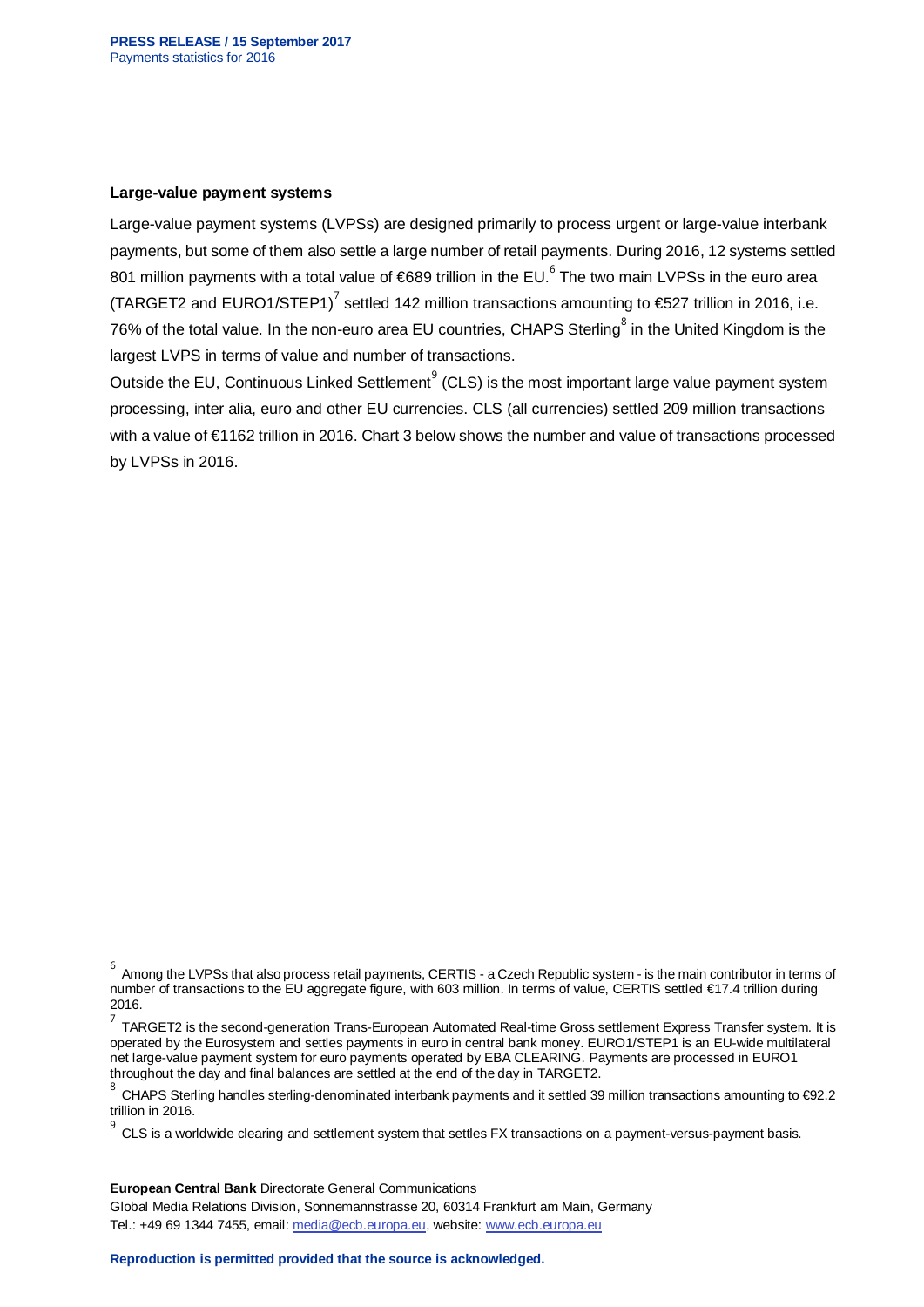## **Chart 3: Large-value payment systems in 2016**

*(value of transactions in EUR trillions (left-hand scale) and number of transactions in millions (right-hand scale))*



Source: ECB.

Note: Other EU LVPSs exclude CERTIS, which act as both LVPS and retail system.

#### **For media queries, please contact Stefan Ruhkamp, tel.: +49 69 1344 5057.**

## **Notes:**

- The full set of payment statistics can be downloaded from th[e Statistical Data Warehouse](http://sdw.ecb.europa.eu/browse.do?node=9691149) (SDW). The ["Reports"](http://sdw.ecb.europa.eu/reports.do?node=100000760) section of the SDW also contains pre-formatted tables with payment statistics for the last five years. The data are presented in the same format as in the former "Blue Book Addendum". For detailed methodological information, including a list of all data definitions, please refer to the ["Statistics"](http://www.ecb.europa.eu/stats/payment_statistics/payment_services/html/index.en.html) section of the ECB's website.
- In addition to annual payments statistics for 2016, this press release incorporates revisions to data for previous periods.
- As a result of the progressive implementation of the Single Euro Payments Area (SEPA) and other developments in the payments market in Europe, the methodological and reporting framework for payments statistics has been enhanced as of the reference year 2014. The new requirements are laid down in the Regulation on payments statistics (ECB/2013/43) and in the Guideline on monetary and financial statistics (recast) (ECB/2014/15). A background note, available on the ECB's [website,](http://www.ecb.europa.eu/stats/pdf/151012_enhanced_payments_statistics.pdf) describes the changes in more detail.

**European Central Bank** Directorate General Communications Global Media Relations Division, Sonnemannstrasse 20, 60314 Frankfurt am Main, Germany Tel.: +49 69 1344 7455, email[: media@ecb.europa.eu,](mailto:media@ecb.europa.eu) website[: www.ecb.europa.eu](http://www.ecb.europa.eu/home/html/index.en.html)